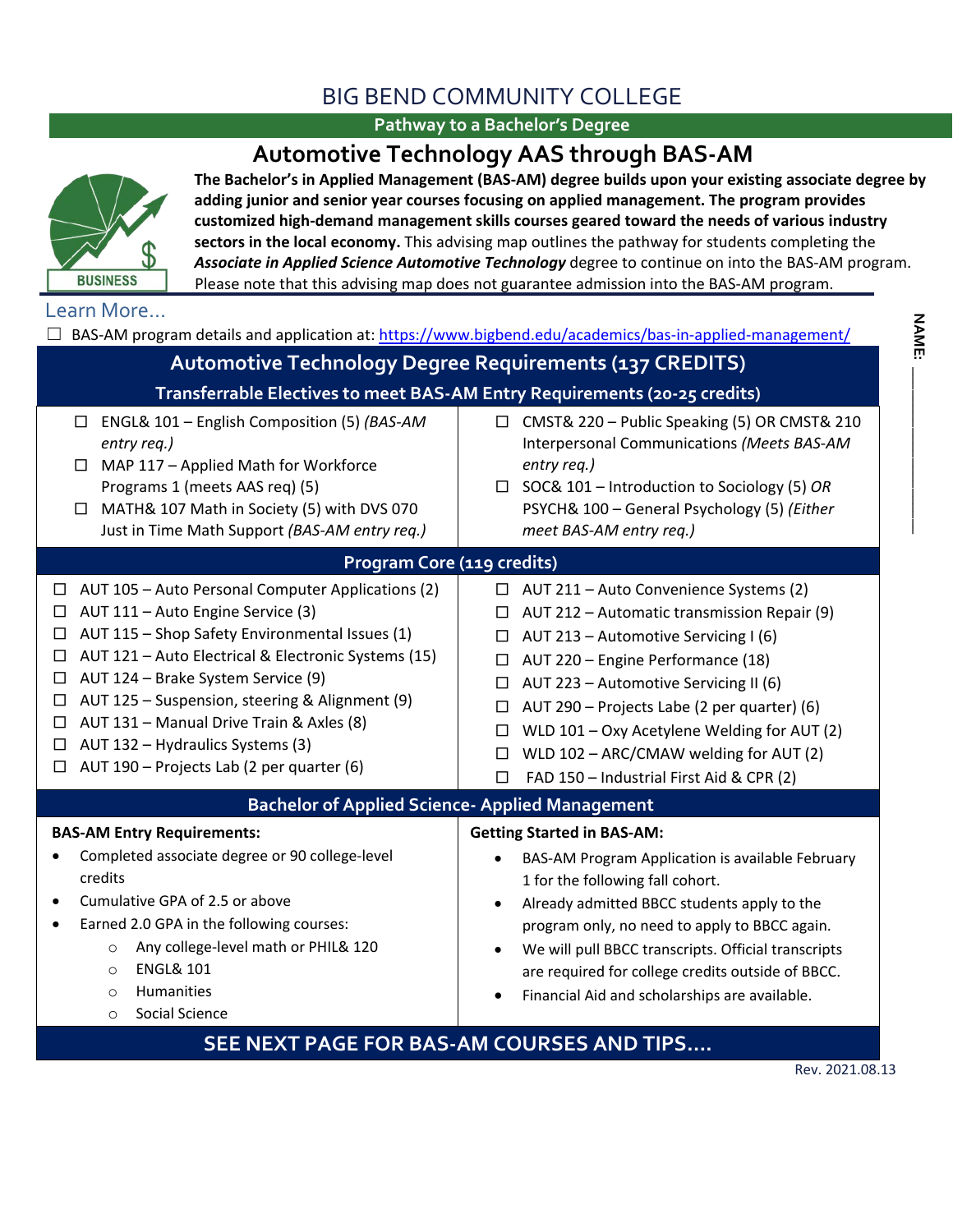| <b>Bachelor of Applied Science-Applied Management</b><br><b>Degree Requirements (90 CREDITS)</b>                                                                                                                                                                                                                                                |                                                                                                                                                                                                                                                                                                                                                                                                   |  |  |  |  |
|-------------------------------------------------------------------------------------------------------------------------------------------------------------------------------------------------------------------------------------------------------------------------------------------------------------------------------------------------|---------------------------------------------------------------------------------------------------------------------------------------------------------------------------------------------------------------------------------------------------------------------------------------------------------------------------------------------------------------------------------------------------|--|--|--|--|
| <b>Lower-Division Courses</b><br>$\Box$ ENGL& 235 Technical Writing (5)<br>$\Box$ PHIL& 120 Symbolic Reasoning (5)*<br>$\Box$ ECON& 201 Microeconomics (5)*<br>$\Box$ ENVS& 100 Survey of Environmental Science(5) *<br>$\Box$ CHEM 110 Chemical Concepts with Lab (5)*<br>□ BUS& 101 Introduction to Business or BUS& 201<br>Business Law (5)* | <b>Upper-Division Courses</b><br>SOC 320 Organizational Behavior (SS) (5)<br><b>CMST 330 Organizational Communication (5)</b><br>⊔<br>PHIL 340 Professional Ethics (HU) (5)<br>MGMT 305 Business Management (5)<br>MGMT 310 Accounting for Managers (5)<br>П<br>MGMT 350 Marketing for Managers (5)<br>MGMT 370 Organizational Leadership (5)<br>┙<br>MGMT 380 Human Resource Management (5)<br>┓ |  |  |  |  |
| *Students may work with advisor to choose another<br>course that also meets the assigned distribution req.                                                                                                                                                                                                                                      | MGMT 410 Financial Management (5)<br>- 1<br>MGMT 430 Project Management (5)<br>┓<br>MGMT 440 Operations Management (5)<br>$\blacksquare$<br>MGMT 460 Applied Management Capstone (5)                                                                                                                                                                                                              |  |  |  |  |

# **AAS in Automotive Technology + BAS-AM DEGREES TOTAL – 227 CREDITS**

| <b>BAS-AM FIRST YEAR ADVISING</b>            |                                           |                                          |  |  |  |
|----------------------------------------------|-------------------------------------------|------------------------------------------|--|--|--|
| FALL(15 CR)                                  | WINTER (15CR)                             | SPRING (15CR)                            |  |  |  |
| SOC 320 (5)                                  | BUS& 101 or BUS& 201 (5)                  | MGMT 310 (5)                             |  |  |  |
| ENGL& 235 (5)                                | ECON& 201 (5)                             | MGMT 305 (5)                             |  |  |  |
| PHIL& 120 (5)                                | CMST 330 (5)                              | ENVS& 100 (5)                            |  |  |  |
| $\Box$ Fill out FAFSA or WAFSA for next year | $\Box$ Complete and submit BBCC           | $\Box$ Identify need to take summer      |  |  |  |
| $\Box$ Work with BAS-AM Coordinator to       | Foundation app (due early March)          | courses                                  |  |  |  |
| develop quarterly plan to degree             |                                           |                                          |  |  |  |
| completion                                   |                                           |                                          |  |  |  |
|                                              | <b>BAS-AM SECOND-YEAR ADVISING</b>        |                                          |  |  |  |
| <b>FALL (15CR)</b>                           | WINTER (15 CR)                            | SPRING (15CR)                            |  |  |  |
| CHEM 110 (5)                                 | MGMT 370 (5)                              | MGMT 350 (5)                             |  |  |  |
| PHIL 340 (5)                                 | MGMT 410 (5)                              | MGMT440 (5)                              |  |  |  |
| MGMT 380 (5)                                 | MGMT 430 (5)                              | MGMT 460 (5)                             |  |  |  |
| $\Box$ Fill out FAFSA or WAFSA if returning  | $\Box$ If completing degree by next fall  | $\Box$ Identify need to take summer      |  |  |  |
| next year                                    | quarter, submit the graduation            | courses                                  |  |  |  |
| $\Box$ Work with BAS-AM Coordinator to       | application.                              | $\Box$ Work with Career Services for job |  |  |  |
| confirm degree completion plan               | $\Box$ If returning next year, submit the | seeking readiness!                       |  |  |  |
|                                              | <b>BBCC Foundation App.</b>               |                                          |  |  |  |

### **TIPS FOR PREPARING FOR THE BACHELOR OF APPLIED SCIENCE-APPLIED MANAGEMENT PROGRAM**

- Explore subjects and topics that you are interested in learning more about and/or connect with the career you are interested in pursuing throughout the AA&S DTA degree.
- Work with your advisor throughout the AA&S DTA degree to stay on track with meeting academic and personal goals.
- All BAS-AM students need to complete 180 credits, all core courses, and required distribution areas.
- Be prepared to apply for the BAS-AM program in February for the following Fall Cohort.

í

• Earning good grades and completing credits will provide you more financial aid coverage in BAS-AM. Financial Aid and scholarships are available for eligible students.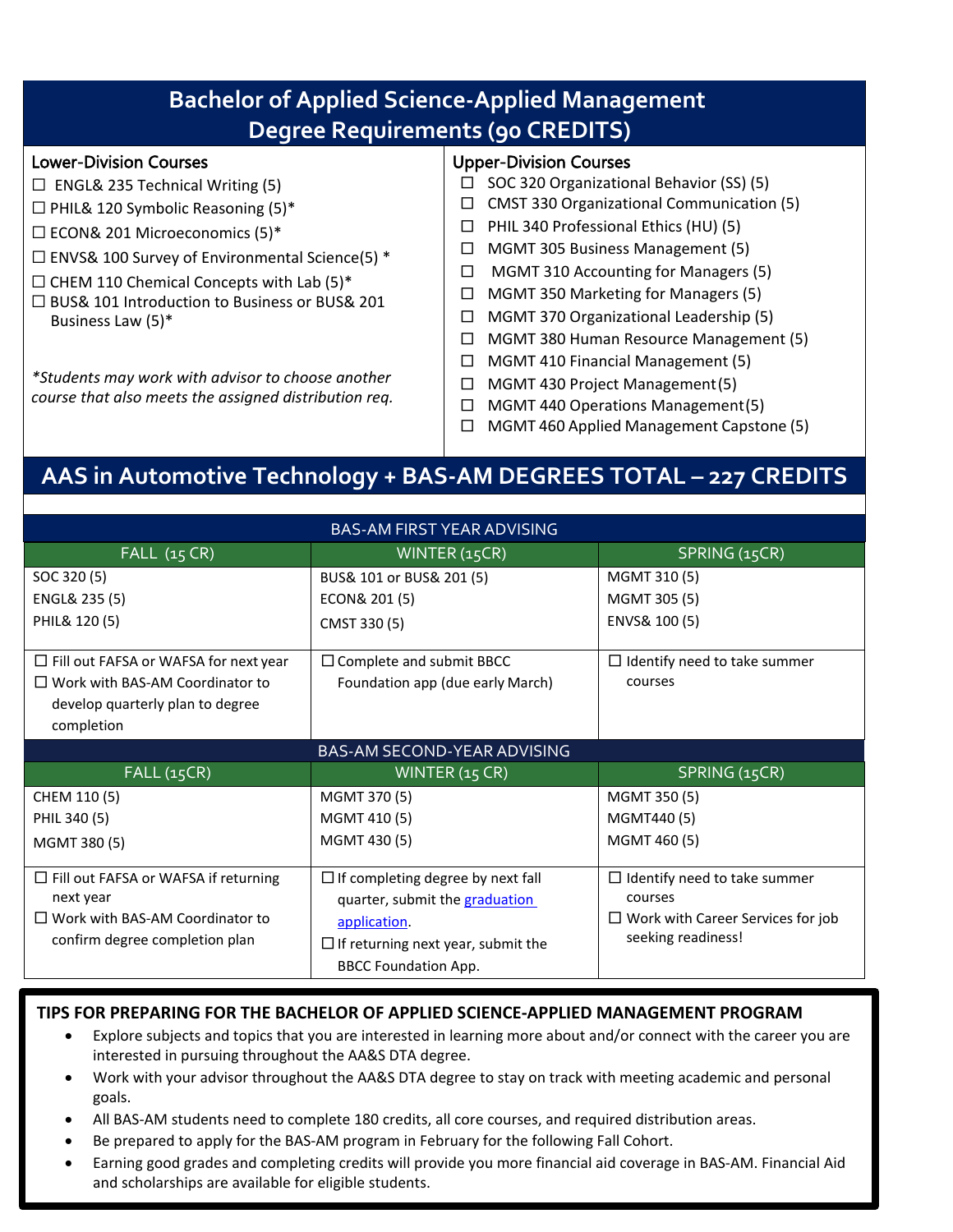## Bachelor of Applied Science-Applied Management PRE-REQUISITE FLOW CHART Start by talking with an

advisor to determine which courses to incorporate into your education plan. This flow chart mostly outlines Management, English, Economics, and Math courses with a prerequisite.

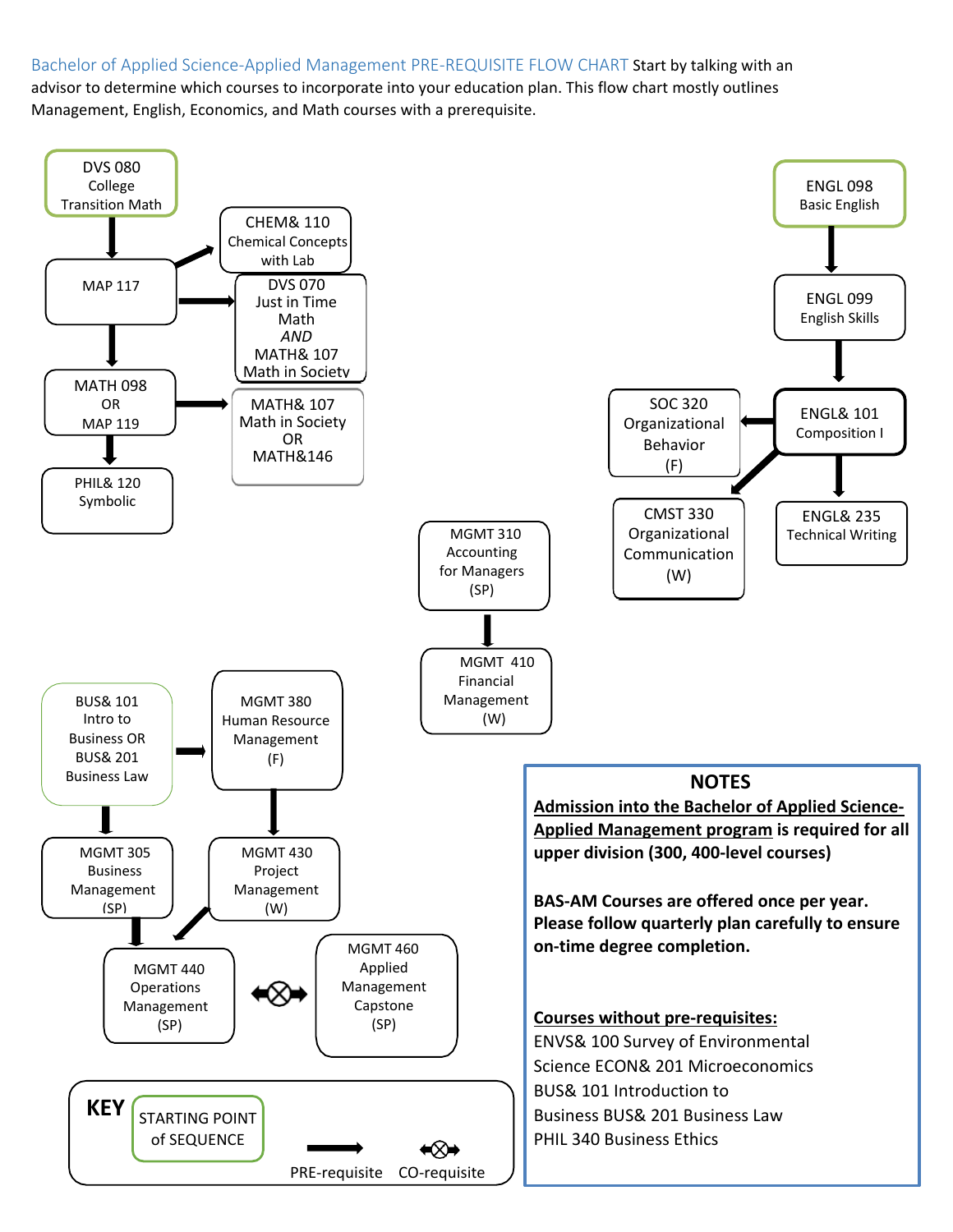| <b>QUARTERLY REGISTRATION PLANNING</b>                        |              |                |                                 |             |       |
|---------------------------------------------------------------|--------------|----------------|---------------------------------|-------------|-------|
| QUARTER $\Box$ Fall $\Box$ Winter $\Box$ Spring $\Box$ Summer |              |                | <b>REGISTRATION ACCESS CODE</b> |             |       |
| <b>CLASS</b>                                                  | <b>TITLE</b> | <b>CREDITS</b> | <b>DAYS</b>                     | <b>TIME</b> | ITEM# |
|                                                               |              |                |                                 |             |       |
|                                                               |              |                |                                 |             |       |
|                                                               |              |                |                                 |             |       |
|                                                               |              |                |                                 |             |       |
|                                                               |              |                |                                 |             |       |

| <b>QUARTERLY REGISTRATION PLANNING</b>                        |              |                |                                 |             |       |
|---------------------------------------------------------------|--------------|----------------|---------------------------------|-------------|-------|
| QUARTER $\Box$ FALL $\Box$ WINTER $\Box$ SPRING $\Box$ SUMMER |              |                | <b>REGISTRATION ACCESS CODE</b> |             |       |
| <b>CLASS</b>                                                  | <b>TITLE</b> | <b>CREDITS</b> | <b>DAYS</b>                     | <b>TIME</b> | ITEM# |
|                                                               |              |                |                                 |             |       |
|                                                               |              |                |                                 |             |       |
|                                                               |              |                |                                 |             |       |
|                                                               |              |                |                                 |             |       |
|                                                               |              |                |                                 |             |       |
|                                                               |              |                |                                 |             |       |

| <b>QUARTERLY REGISTRATION PLANNING</b>                                    |              |                |                                 |             |       |
|---------------------------------------------------------------------------|--------------|----------------|---------------------------------|-------------|-------|
| QUARTER $\square$ Fall $\square$ Winter $\square$ Spring $\square$ Summer |              |                | <b>REGISTRATION ACCESS CODE</b> |             |       |
| <b>CLASS</b>                                                              | <b>TITLE</b> | <b>CREDITS</b> | <b>DAYS</b>                     | <b>TIME</b> | ITEM# |
|                                                                           |              |                |                                 |             |       |
|                                                                           |              |                |                                 |             |       |
|                                                                           |              |                |                                 |             |       |
|                                                                           |              |                |                                 |             |       |
|                                                                           |              |                |                                 |             |       |
|                                                                           |              |                |                                 |             |       |

| <b>QUARTERLY REGISTRATION PLANNING</b>                                                                       |                                                                           |                |                                 |             |       |
|--------------------------------------------------------------------------------------------------------------|---------------------------------------------------------------------------|----------------|---------------------------------|-------------|-------|
| QUARTER $\square$ Fall $\square$ winter $\square$ spring $\square$ summer<br><b>REGISTRATION ACCESS CODE</b> |                                                                           |                |                                 |             |       |
| <b>CLASS</b>                                                                                                 | <b>TITLE</b>                                                              | <b>CREDITS</b> | <b>DAYS</b>                     | <b>TIME</b> | ITEM# |
|                                                                                                              |                                                                           |                |                                 |             |       |
|                                                                                                              |                                                                           |                |                                 |             |       |
|                                                                                                              |                                                                           |                |                                 |             |       |
|                                                                                                              |                                                                           |                |                                 |             |       |
|                                                                                                              |                                                                           |                |                                 |             |       |
|                                                                                                              |                                                                           |                |                                 |             |       |
| <b>QUARTERLY REGISTRATION PLANNING</b>                                                                       |                                                                           |                |                                 |             |       |
|                                                                                                              | QUARTER $\square$ Fall $\square$ winter $\square$ spring $\square$ summer |                | <b>REGISTRATION ACCESS CODE</b> |             |       |
| -----                                                                                                        |                                                                           |                |                                 |             |       |

| <b>QUARTERLY REGISTRATION PLANNING</b>                                    |              |                |                                 |             |       |  |
|---------------------------------------------------------------------------|--------------|----------------|---------------------------------|-------------|-------|--|
| QUARTER $\square$ Fall $\square$ Winter $\square$ Spring $\square$ Summer |              |                | <b>REGISTRATION ACCESS CODE</b> |             |       |  |
| <b>CLASS</b>                                                              | <b>TITLE</b> | <b>CREDITS</b> | <b>DAYS</b>                     | <b>TIME</b> | ITEM# |  |
|                                                                           |              |                |                                 |             |       |  |
|                                                                           |              |                |                                 |             |       |  |
|                                                                           |              |                |                                 |             |       |  |
|                                                                           |              |                |                                 |             |       |  |
|                                                                           |              |                |                                 |             |       |  |

**N AME:**